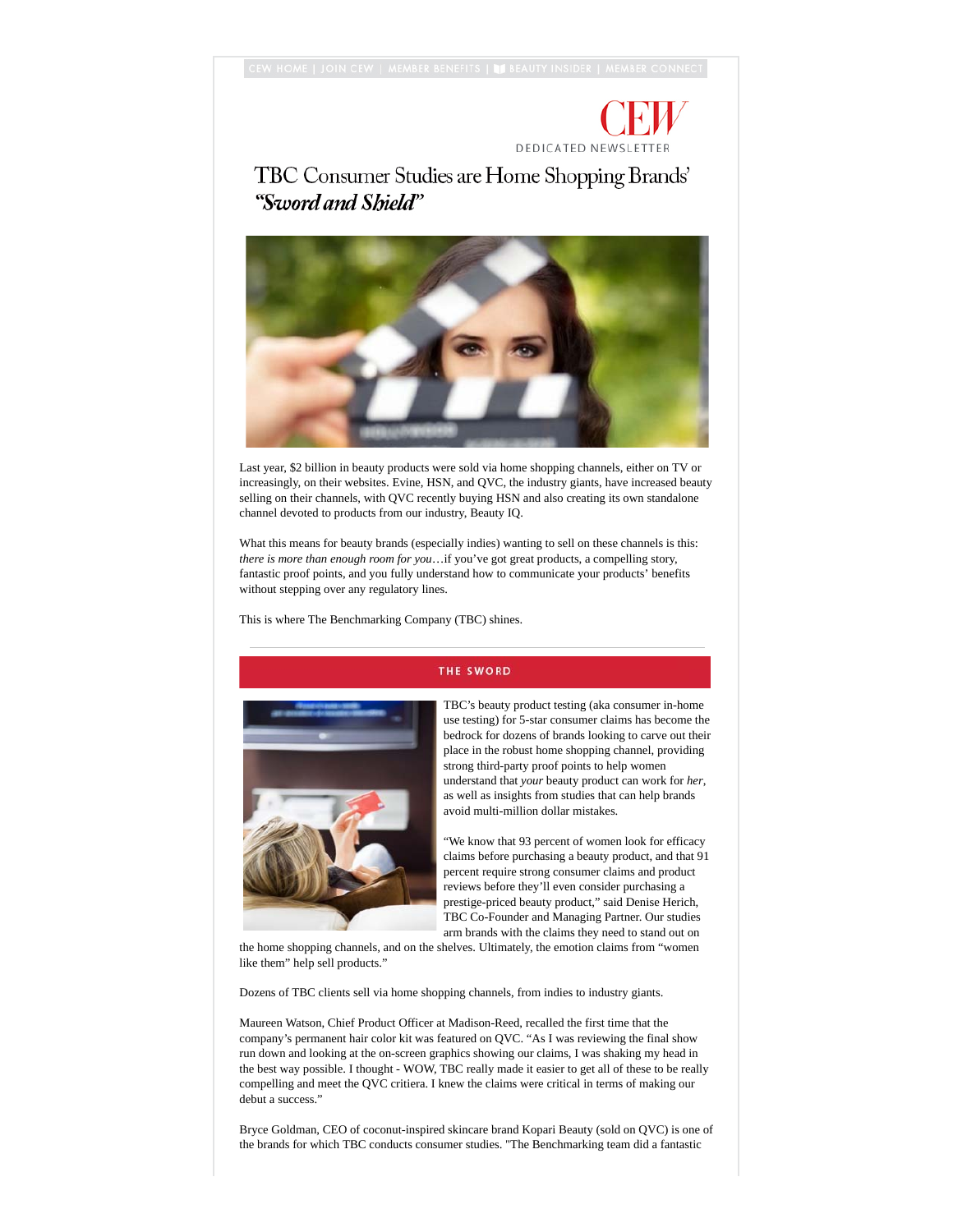job educating us on everything we needed to know about the consumer study and claim process and seamlessly executed multiple projects for us," said Goldman. "We utilize the data and results we received across all distribution channels." "

Chris Hobson, CEO of Patchology, has a similar viewpoint. "It's phenomenal—we still use the claims garnered from our tests with TBC. They're on our website, we talk about them on-air (HSN), and they continuously market the benefits of our products while putting us center-stage with established competitors."





Properly-worded claims are important for regulatory compliance and legal risk mitigation as well, and distribution channels in the home shopping space are not immune to the FDA and FTC attention.

In fact, there has been a 256 percent increase in the number of FTC warning letters issued to cosmetics companies in 2016 over 2015 for improperly worded claims and a promise of more to come.

TBC's Jennifer Stansbury, Co-Founder and Managing Partner remarks, "TBC has conducted hundreds of beauty product tests and talked to thousands of beauty consumers, which gives us a unique 'birds-eye' view into her desires and concerns, as well as a deeply emotional understanding of their issues, challenges, needs, and wants. It is through this compelling lens that we are able to craft claims for our clients that truly speaks to consumers and that stand up to NAD and FTC scrutiny—an issue that is becoming ever more critical as these regulatory agencies beef up their oversight."

Bret Boreman, Founder of Top Tier Media Marketing, which represents a multitude of successful beauty brands at QVC agrees. Bret and his colleagues introduce beauty brands to QVC, and advise the brands through each step of the process, including the importance of third-party testing for strong consumer claims, and verbiage that can and cannot be said on air, or in print.

"We have dozens of brands that approach us each year that are looking to sell on QVC," explained Boreman. "After I fully understand the product and its benefits, I look for proof in the form of claims. Collaborating with The Benchmarking team is essential to developing solid claims that help to tell the product story,



stand out from the competition and most importantly, resonate with the consumer. Consumer claims are crucial to setting the product up for success and have proven to be one of the greatest assets and predictors of on-air success. Properly worded and substantiated claims are vitally important in this business, especially for live broadcasts." Boreman serves clients across the